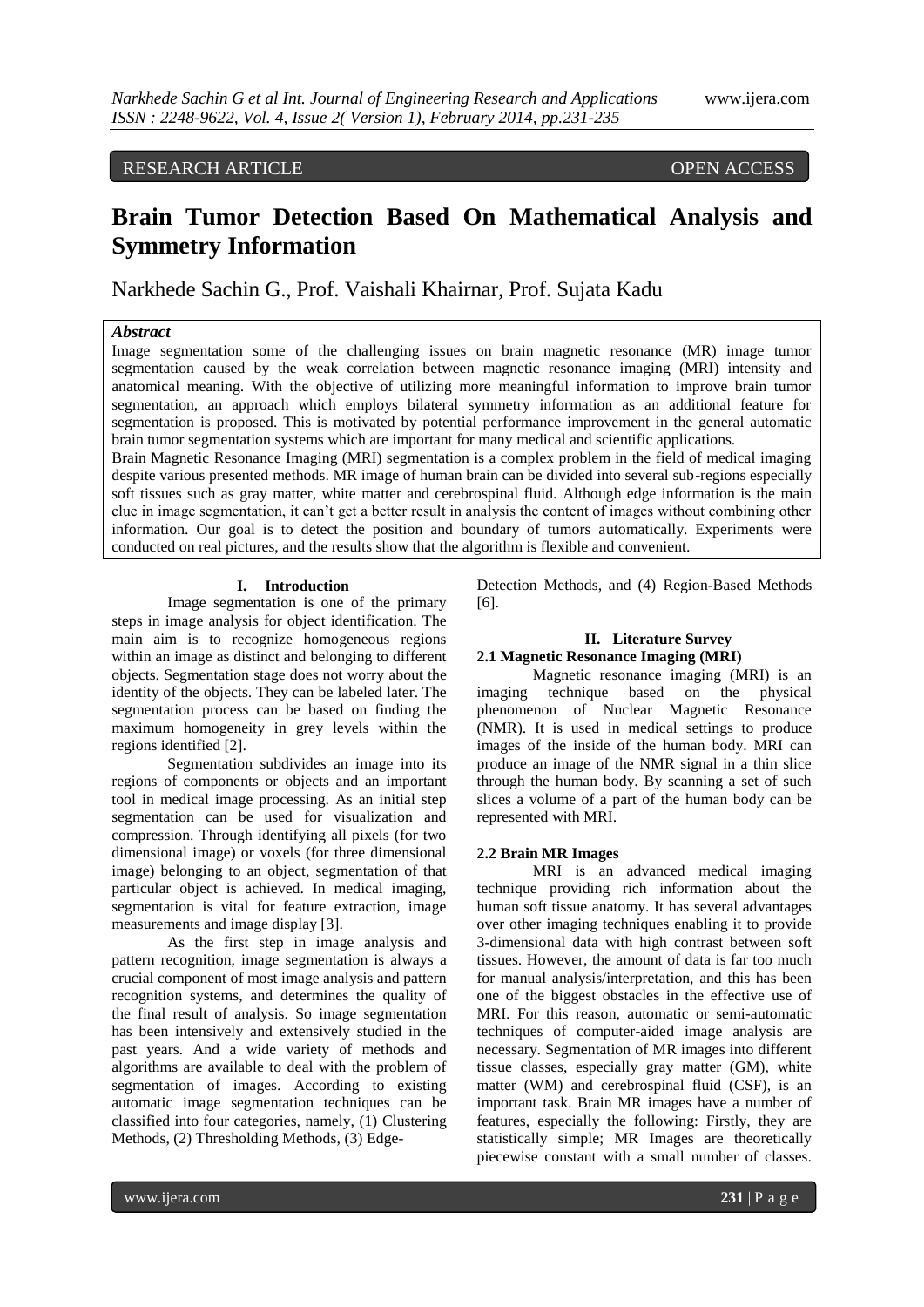Secondly, they have relatively high contrast between different tissues. The contrast in an MR image depends upon the way the image is acquired. By altering radio frequency and gradient pulses and by carefully choosing relaxation timing, it is possible to highlight different component in the object being imaged and produce high contrast images. These two features facilitate segmentation [12].

#### **2.3 Digital Image Processing**

An image may be defined as a twodimensional function  $f(x, y)$ , where x & y are spatial coordinates, & the amplitude of f at any pair of coordinates (x, y) is called the intensity or gray level of the image at that point. Digital image is composed of a finite number of elements, each of which has a particular location & value. The elements are called pixels.

There are no clear-cut boundaries in the continuum from image processing at one end to complete vision at the other. However, one useful paradigm is to consider three types of computerized processes in this continuum: low-, mid-, & high-level processes. Low-level process involves primitive operations such as image processing to reduce noise, contrast enhancement & image sharpening. A lowlevel process is characterized by the fact that both its inputs & outputs are images. Mid-level process on images involves tasks such as segmentation, description of that object to reduce them to a form suitable for computer processing & classification of individual objects. A mid-level process is characterized by the fact that its inputs generally are images but its outputs are attributes extracted from those images. Finally higher- level processing involves "Making sense" of an ensemble of recognized objects, as in image analysis & at the far end of the continuum performing the cognitive functions normally associated with human vision. Digital image processing, as already defined is used successfully in a broad range of areas of exceptional social & economic value.

#### **2.4 Image Segmentation 2.4.1 What is Image Segmentation?**

Segmentation is the process of splitting an observed image into its homogeneous or constituent regions. The goal of segmentation is to simplify or change the representation of an image into something that is more meaningful and easier to analyze. It is important in many computer vision and image processing application. Image segmentation is an essential but critical component in low level vision, image analysis, pattern recognition, and now in robotic systems. Besides, it is one of the most difficult and challenging tasks in image processing, and determines the quality of the final results of the

image analysis. Intuitively, image segmentation is the process of dividing an image into different regions such that each region is homogeneous while not the union of any two adjacent regions. An additional requirement would be that these regions had a correspondence to real homogeneous regions belonging to objects in the scene.

#### **III. Problem Statement**

Image segmentation is a key step from the image processing to image analysis, it occupy an important place. On the other hand, as the image segmentation, the target expression based on segmentation, the feature extraction and parameter measurement that converts the original image to more abstract and more compact form, it is possible to make high-level image analysis and understanding.

If the input brain image is colorized , it is converted into gray image. First read the red, blue and green value of each pixel and then after formulation, three different values are converted into gray value. The automated edge detection technique is proposed to detect the edges of the regions of interest on the digital images automatically. The method is employed to segment an image into two symmetric regions based on finding pixels that are of similar in nature. The more symmetrical the two regions have, the more the edges are weakened. At the same time, the edges not symmetrical are enhanced. In the end, according to the enhancing effect, the unsymmetrical regions can be detected, which is caused by brain tumor.

#### **IV. The Proposed Mechanism**



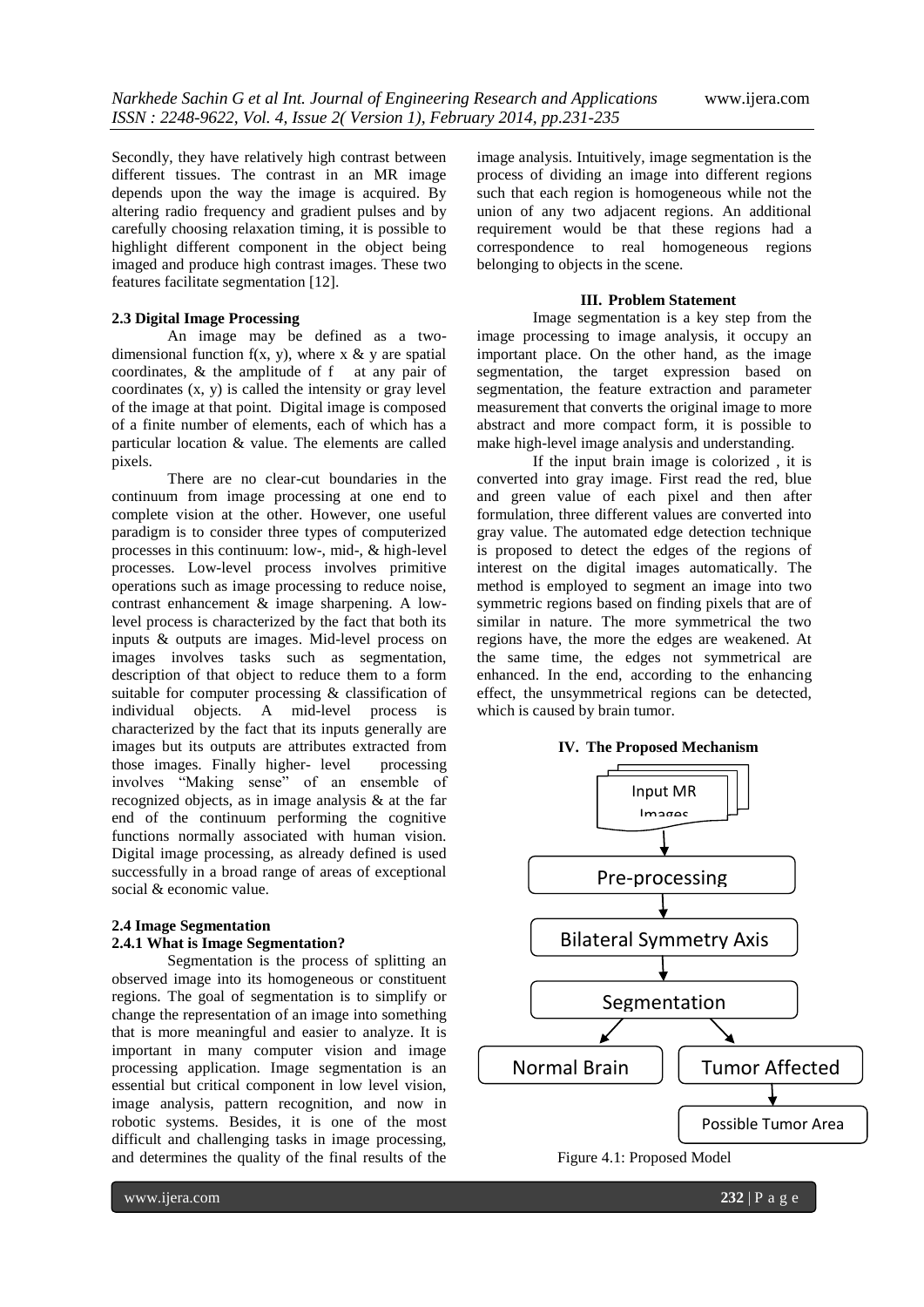#### **V. Methodology Used**

Step 1:Use canny edge detection technique for the finding the edges in brain image.

Step 2:Determine the Mid pixel position of the row and read the intensity of Mid pixel of row

Input: Digitized brain image stored in a two dimensional array

- Read the next Row of image (initially the first row) to a single dimensional array i.e. Row
- Determine the Mid Pixel position of the Row and Read the Intensity of Mid Pixel of Row
- Check the Mid Pixel Intensity with all the pixels stating from First to Last position of Row
- If any Pixel Intensity of the Row is greater than Maximum Threshold (MT) then divide the Row into two equal parts. If the total positions of Row are odd, then take floor value of Middle position assign to Mid
- Push (First and Mid ) and (Mid+1 and Last) to stack respectively
- If any Pixel Intensity of the Row is not greater than MT then intensity of Mid pixel will be moved to all the pixels after modifying intensity value using uniform colour quantization technique in colour space breaking in eight level scales.
- If the stack is not empty then pop first and last position of Row and go to Step 2
- If it is not Last Row go to step 1

Step 3:Fit the curve by using LSM and Crammer rule.

Step 4:Show the curve in tumor affected area.

Step 5:Calculate and Show the tumor area by using Automatic brain tumor detection **Symmetry axis defining:**

#### **Least Square Method:**

The method of least squares is a standard approach to the approximate solution of over determined systems, i.e., sets of equations in which there are more equations than unknowns. "Least squares" means that the overall solution minimizes the sum of the squares of the errors made in solving every single equation.

Use the least square method to get the symmetry curve line *y* approximatively

Expression for the straight line is

 $y = a_0 + a_1x + e$ 

www.ijera.com **233** | P a g e

where  $a_0$  and  $a_1$  are coefficients representing the intercept & slope respectively

*e* is the error, or residual, between the model and the observations

$$
e=y-a_0 - a_1x
$$

Residual is the inconsistency between the true value of y and the approximate value,  $a_0 + a_1x$ , predicted by the linear equation

*y* might be a linear function of  $x_1$  and  $x_2$ 

$$
y=a_0+a_1x_1+a_2x_2+e
$$

Such an equation is particularly useful when fitting experimental data where the variable being studied is often a function of two other variables. For this twodimensional case the regression "line" becomes a "plane".

$$
Sr = \sum_{i=1}^{n} (yi - a0 - a1x1.i - a2x2.i)^{2}
$$

and differentiating with respect to each of the unknown coefficients:

$$
\frac{\delta s_r}{\delta a_0} = -2 \sum (yi - a0 - a1x1 \cdot i - a2x2 \cdot i)
$$
  

$$
\frac{\delta s_r}{\delta a_1} = -2 \sum x_1 \cdot i \cdot i (yi - a0 - a1x1 \cdot i - a2x2 \cdot i)
$$
  

$$
\frac{\delta s_r}{\delta a_2} = -2 \sum x_2 \cdot i (yi - a0 - a1x1 \cdot i - a2x2 \cdot i)
$$

The coefficients yielding the minimum sum of the squares of the residuals are obtained by setting the partial derivatives equal to zero and expressing the result in matrix form.

$$
\begin{bmatrix} n & \sum x_1 \cdot i & \sum x_2 \cdot i \\ \sum x_1 \cdot i & \sum x_1^2 \cdot i & \sum x_1 \cdot i x_2 \cdot i \\ \sum x_2 \cdot i0 & \sum x_1 \cdot i x_2 \cdot i & \sum x_2^2 \cdot i \end{bmatrix} \begin{Bmatrix} a_0 \\ a_1 \\ a_2 \end{Bmatrix} = \begin{Bmatrix} \sum y_i \\ \sum x_1 \cdot i y_i \\ \sum x_2 \cdot i y_i \end{Bmatrix}
$$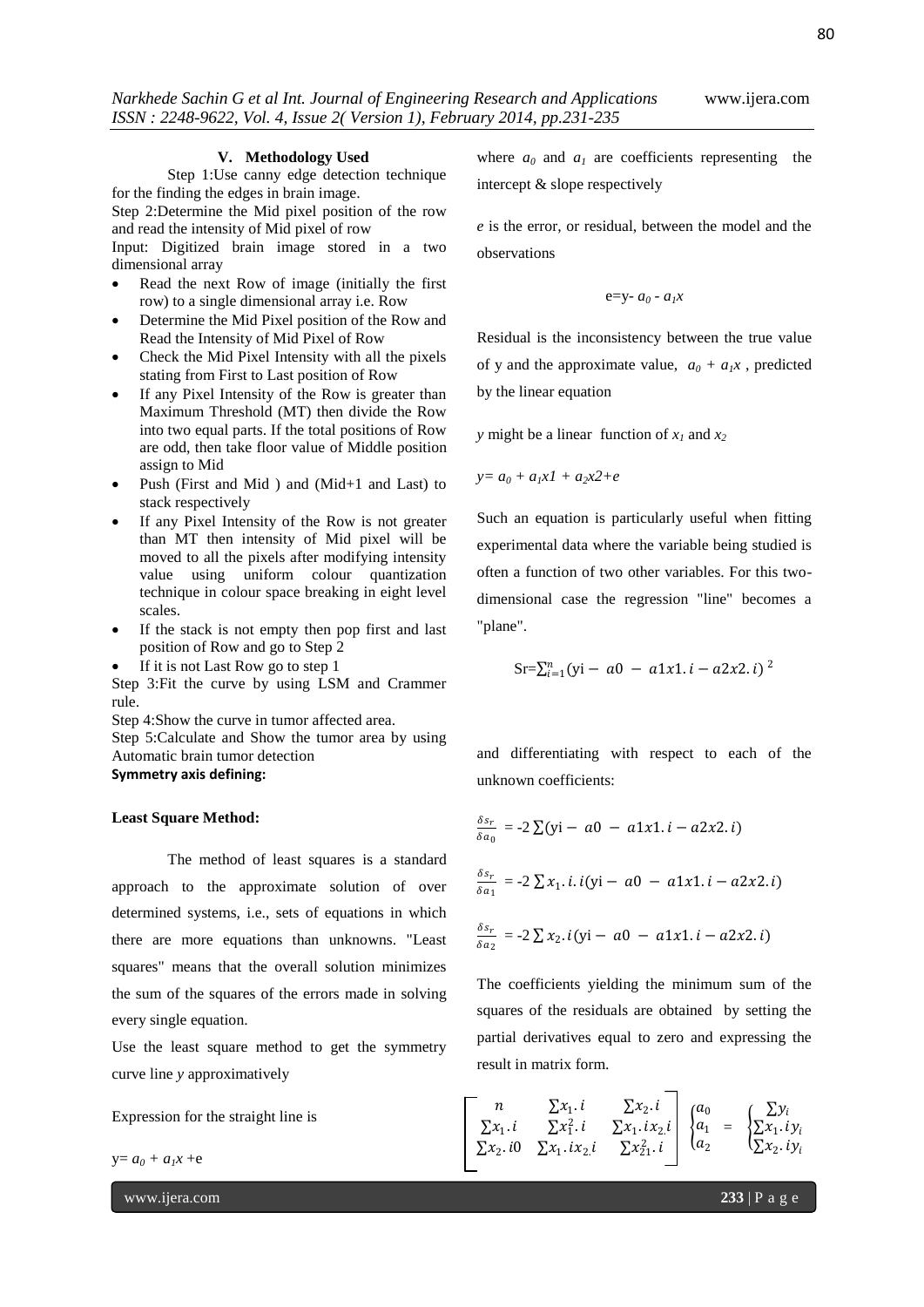### **Cramer's Rule**

Cramer's rule is another solution technique that is best suited to small numbers of equations. Before describing this method, we will briefly review the concept of the determinant, which is used to implement Cramer's rule. In addition, the determinant has relevance to the evaluation of the illconditioning of a matrix.

This rule states that each unknown in a system of linear algebraic equations may be expressed as a fraction of two determinants with denominator D and with the numerator obtained from D by replacing the column of coefficients of the unknown in question by the constant.

|  |  | Table 5.1: Number of detected edges |  |
|--|--|-------------------------------------|--|
|--|--|-------------------------------------|--|

|                |      | <b>Robert</b> | <b>Prewitt</b> | Canny |
|----------------|------|---------------|----------------|-------|
|                | High | 5259          | 4382           | 1997  |
| $\mathfrak{D}$ | High | 5120          | 4323           | 1836  |
| 3              | High | 6807          | 5757           | 2302  |
| 4              | Low  | 1491          | 649            | 317   |
| 5              | Low  | 2509          | 1080           | 433   |
| 6              | Low  | 2567          | 1072           | 417   |



(a)High Grade



(b) Low Grade Figure 5.1: Bilateral Axis

#### **VI. Conclusion**

A new system that can be used as a second decision for the surgeons and radiologists is proposed.High grade tumor have more true edges than low grade.MRI of healthy brain has an obviously character almost bilateral symmetrical .However, if there is macroscopic tumor, the symmetry characteristic will be weakened According to the influence on the symmetry by the tumor, we develop a segment algorithm to detect the tumor region automatically

#### **References**

[1] Prof. T.Logeswari and M.Karnan "An Improved Implementation of Brain Tumor Detection Using Segmentation Based on Hierarchical Self Organizing Map",